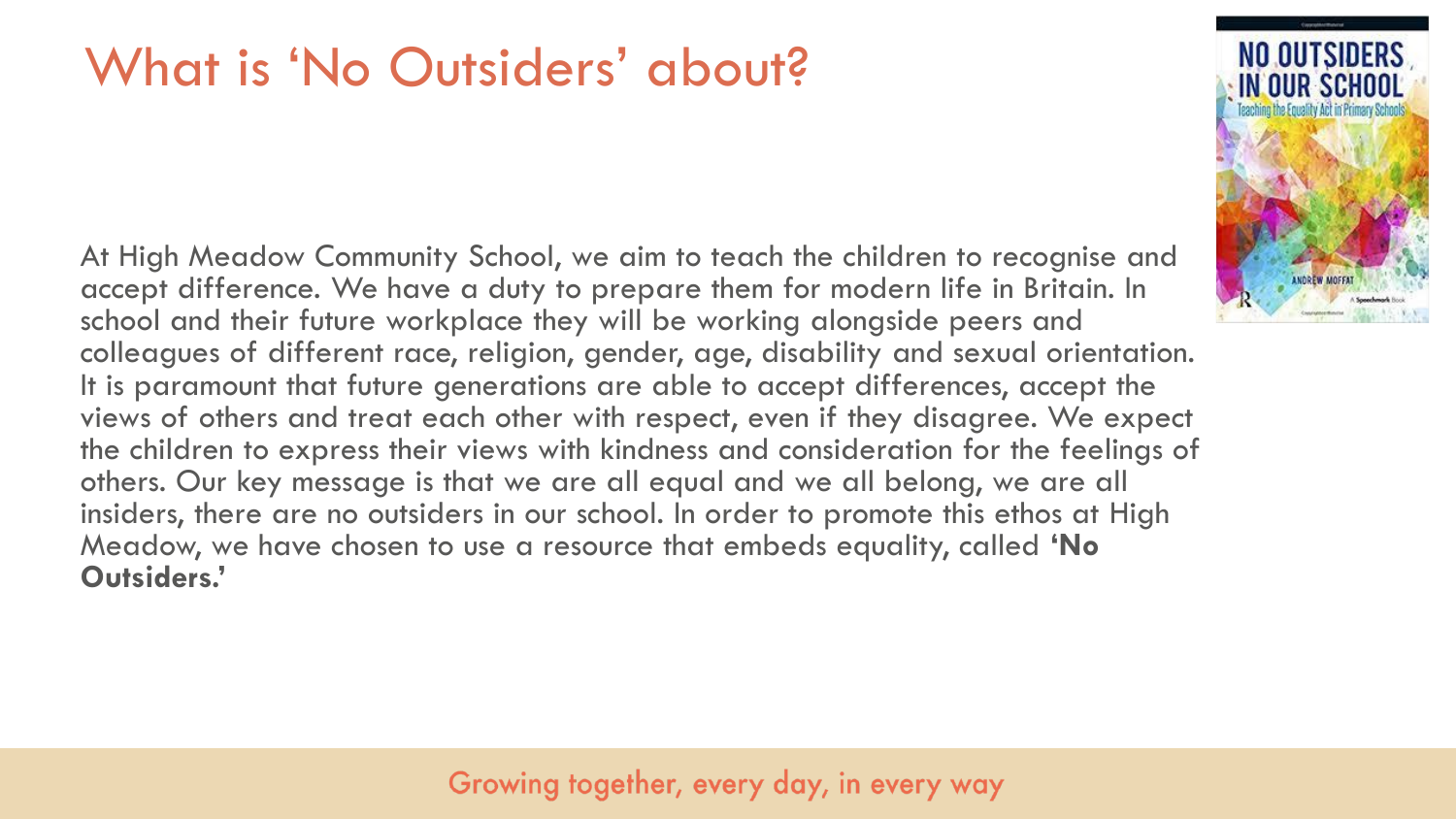## What is 'No Outsiders' about?

This part of the curriculum links to British Values and Social, Moral, Spiritual and Cultural learning (SMSC). As this is part of the school curriculum, every child takes part. No Outsiders supports outstanding teaching and learning. It challenges stereotypes and the use of derogatory language in lessons and around school. No Outsiders strategies reflect and value the diversity of pupils' experiences and provide pupils with a comprehensive understanding of people and communities beyond their immediate experience.

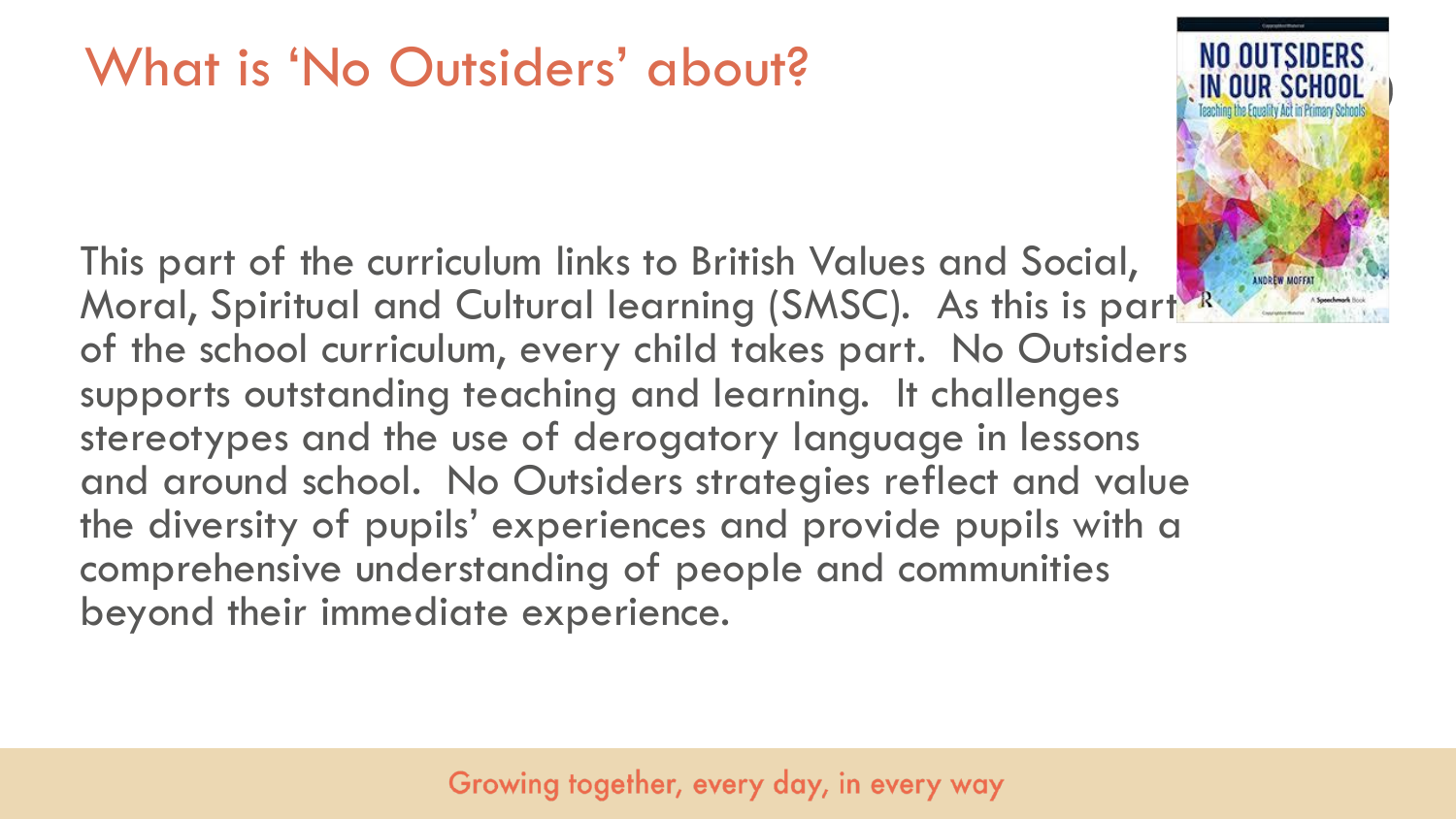# How is it taught?



Through a series of lessons based around common children's picture books. Pupils will be taught the message:

• **that every individual is equal regardless of their age, gender, race, religion, belief, marital status, transgender identity or sexual orientation** 

and

• **that each individual should be met with respect and tolerance without discrimination or hatred.**